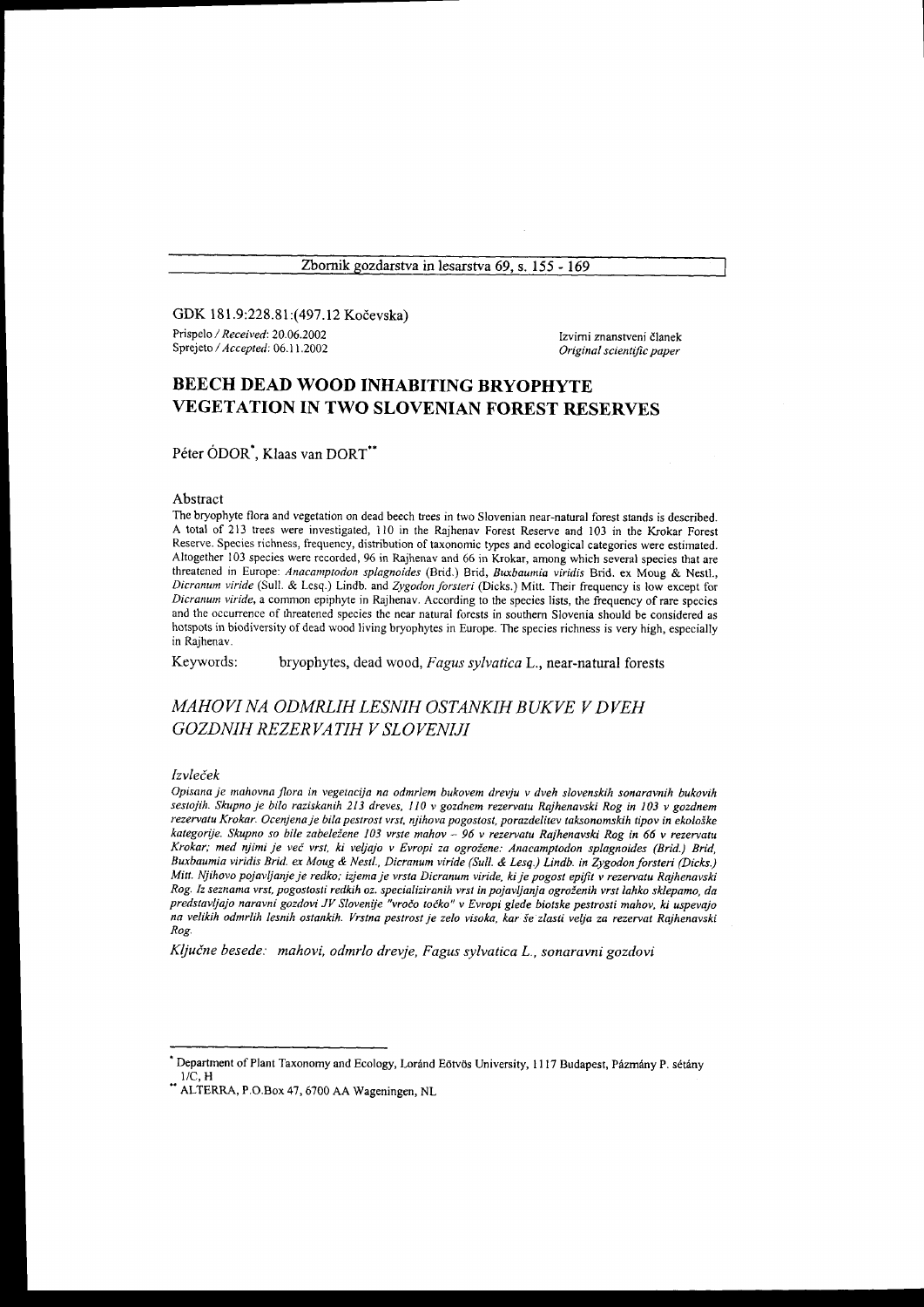| -156                                |  |  |  |
|-------------------------------------|--|--|--|
| Zbornik gozdarstva in lesarstva, 69 |  |  |  |

# **CONTENTS** VSEBINA

|   | <b>INTRODUCTION</b>     |  |
|---|-------------------------|--|
|   |                         |  |
|   | SITE DESCRIPTION        |  |
|   |                         |  |
| 3 | <b>METHODS</b>          |  |
|   |                         |  |
|   | <b>RESULTS</b>          |  |
|   |                         |  |
| 5 | <b>DISCUSSION</b>       |  |
|   |                         |  |
| 6 |                         |  |
|   | <b>REFERENCES</b>       |  |
|   |                         |  |
|   | <b>ACKNOWLEDGEMENTS</b> |  |
|   |                         |  |
| 8 | <b>APPENDIX</b>         |  |
|   |                         |  |

 $\sim$ 

 $\omega_{\rm c}$  ,  $\omega_{\rm c}$ 

 $\hat{\boldsymbol{\beta}}$ 

 $\hat{\boldsymbol{\beta}}$ 

 $\sim$ 

 $\bar{z}$ 

 $\ddot{\phantom{a}}$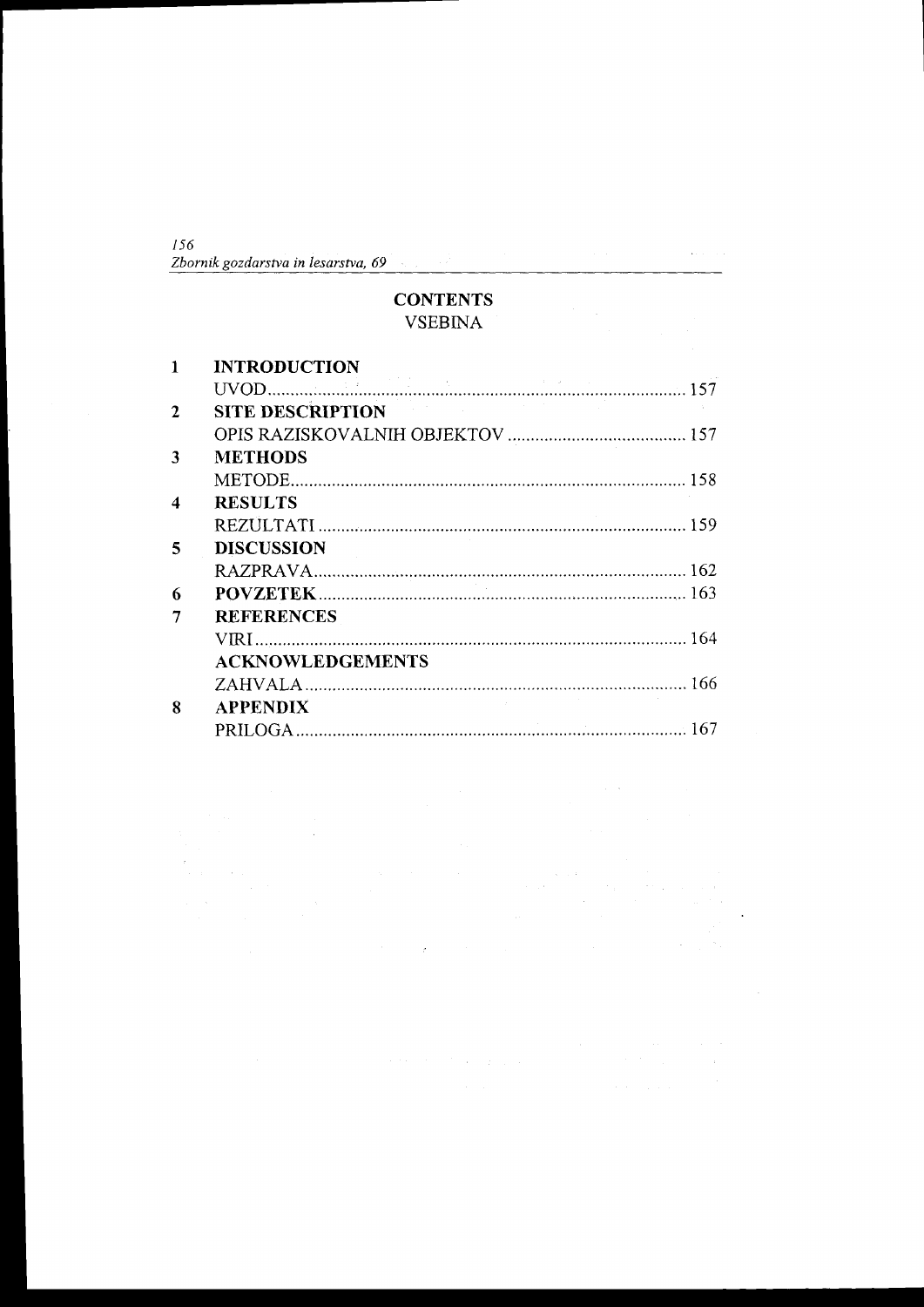157  $\acute{o}$ dor, P., van Dort, K.: Dead wood inhabiting bryophyte...

#### $\mathbf{1}$ INTRODUCTION UVOD

An important feature of natural forests is the high amount of dead wood (pETERKEN 1996). Dead wood is essential for fungi, bryophytes, lichens, invertebrates, amphibians as well as some birds and small mammals (HARMON et al. 1986, MASER / TRAPPE 1984, SAMUELSSON / GUSTAFSSON / INGELOG 1994, CSOKA 2000). From bryophytes a large number of species occur on dead wood obligatorily (true epixylics) or facultatively (epiphytes, epilithic and epigeic species). A general conclusion of studies comparing managed stands with near-natural forests is that the diversity of bryophyes is much less in managed forests and obligate epixylic liverworts can survive only in stands with a continuous presence of large trees in medium and late decay phases (LESICA et al. 1991, GUSTAFSSON / HALLINGBÄCK 1988, ANDERSSON / HYTTEBORN 1991, SODERSTROM 1988, ODOR / STANDOVAR 2OOT, RAMBO / MUIR 1998). Unfortunately only few near-natural stands still exist in Europe (PETERKEN 1996, ROSE I 992). Two extensive near-natural forest reserves are Rajhenavski Rog and Krokar in Slovenia. Both reserves contain old beech and fir dominated stands with multi-layered canopies, a mosaic of different development phases and a high amount of dead wood. Phyto-sociological relevés from these reserves include vascular plants, fungi, bryophytes and lichens (HOČEVAR et al. 1995). However the bryophyte vegetation on dead wood had not been studied in detail. This study describes the dead wood-inhabiting bryophyte flora of these stands, characterising the local frequencies of the species, their ecological demands and threatened status.

#### $\overline{2}$ SITE DESCRIPTION OPIS RAZISKOVALNIH OBJEKTOV

Both Rajhenavski Rog and Krokar are located approximately 900 m above sea level in the northern part of the Dinaric mountain range near Kočevje in southern Slovenia. The climate is montane Dinaric with an annual precipitation of over 1500 mm and a mean annual temperature of  $7 \degree C$ . Both sites are on limestone and are dominated by beech and fir. Both reseryes had been virgin forests until 1894, when they were taken out of exploitation with the first forest management plan. Minor fellings were recorded on the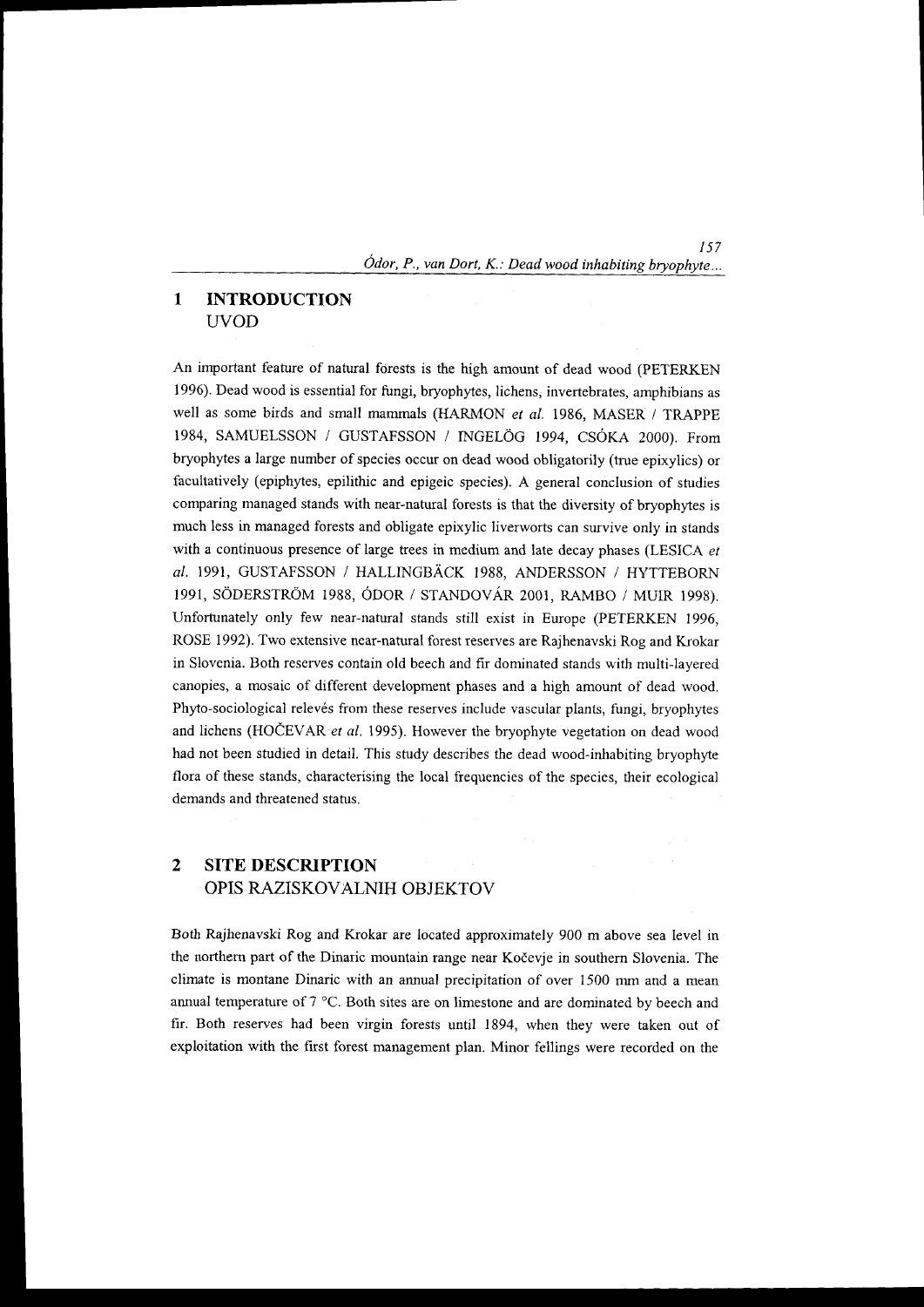edges of Rajhenavski Rog in 1948, while Krokar was closed to the public until 1990. Stand structure, regeneration, and spatial distribution of forest development phases have been studied, mainly in Rajhenavski Rog (BONČINA 1999). Phyto-sociological relations of ground flora have been studied by PUNCER / WOJTERSKI / ZUPANČIČ (1974) and MARINČEK / PUNCER / ZUPANČIČ (1980). The amount of dead wood is high: 284  $m<sup>3</sup>/ha$  in Rajhenavski Rog and 153 m3/ha in Krokar.

#### $\overline{\mathbf{3}}$ METHODS METODE

Altogether, 213 dead beech trees were selected: 110 in Rajhenavski Rog and 103 in Krokar. Tree selection was independent of their bryophyte vegetation. The selected trees were evenly distributed as much as possible over different decay phases (ODOR / STANDOVAR 2001) and size categories. In September and October 2001, all of the bryophyte species were recorded from the selected trees, per tree differentiated in snag, log, crown, tree base and uprooted part. Nomenclature followed CORLEY et al. (1981) and CORLEY / CRUNDWELL (1991) for mosses (acrocarps and pleurocarps), and GROLLE (1983) for liverworts (hepatics). Species richness, frequency, taxonomy type, preference to snag, crown and uprooted parts were estimated. The substrate preference of species, based on field experiences in situ, was characterised as follows: epixylic (occurring mainly on soft woody material), epiphyte (occurring mainly on bark of dead trees), opportunistic (no clear substrate preference, occurring on soft woody material but also on bark, on soil or on rock), terricollous (occurring mainly on humus rich soil), uproot species (occurring mainly on mineral soil on the vertical uprooted part of the logs). The threatened status of species on the European level is based on the Red Data Book of European Bryophytes (ECCB 1995) and MARTINCIC (1992) on the Slovenian level.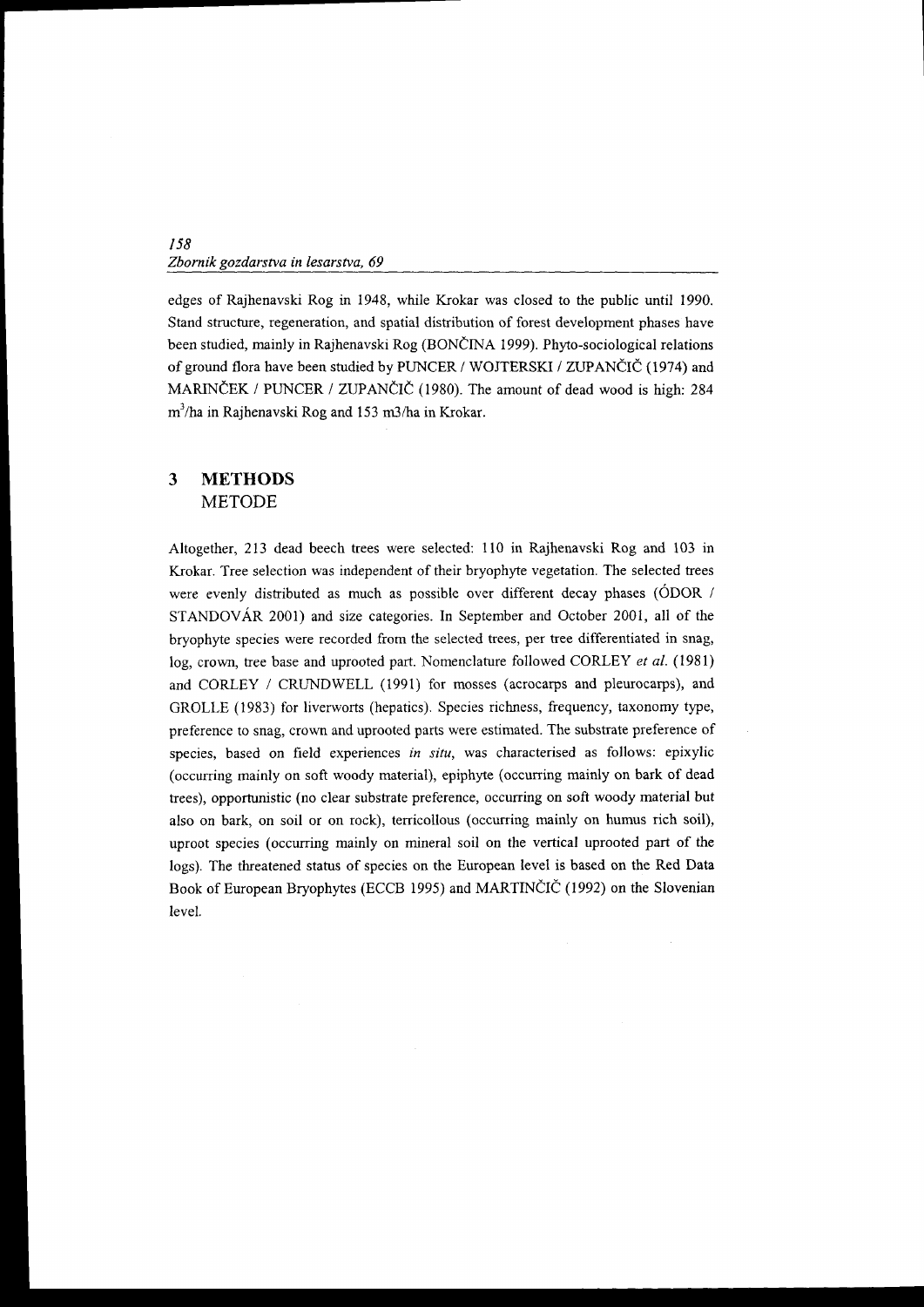### 159  $\dot$ Odor, P., van Dort, K.: Dead wood inhabiting bryophyte...

#### $\overline{4}$ RESULTS **REZULTATI**

Altogether 103 species were recorded, 96 in Rajhenavski Rog and 66 in Krokar. The total number of occurrences was 2445 in Rajhenavski Rog and 952 in Krokar. The mean species richness per tree was  $22,23\pm0,792$  (standard error) ranging from 2 to 43 in Rajhenavski Rog. The trees in Krokar have 0 to 28 species with an average of 9,24+0,61. So species richness in Rajhenavski Rog is much higher than in Krokar. The species lists ofboth sites do not differ greatly (Appendix). The difference in species richness is very pronounced at the tree level because in Rajhenavski Rog the proportion of species with an intermediate frequency is higher than in Krokar. In other words: Rajhenavski Rog has a more even species ffequency distribution.

The distribution of the three taxonomy types is very similar in both sites (Table l). Pleurocarps are most numerous (between 40 and 50%), but the proportions of acrocarps and hepatics are also considerable (between 25 and 35%).

Table 1. Distribution of different taxonomy types in percentages in Rajhenavski Rog and Krokar based on the species list and on the number of occurrences (A: acrocarps, P: pleurocarps, H: hepatics)

Porazdelitev različnih taksonomskih tipov (v %) v gozdnih rezervatih Rajhenavski Rog in Krokar glede na seznam vrst ter pogostost pojavljanja (A: akrokarpen tip, P: pleurokarpen tip, H: jetrnjaki) Preglednica I

| Location /<br>Lokacija |      | Delež glede na prisotnost vrste na seznamu | Percentage according to presence on the species list / Percentage according to occurrences/<br>Delež glede na pojavljanje |      |      |      |
|------------------------|------|--------------------------------------------|---------------------------------------------------------------------------------------------------------------------------|------|------|------|
|                        |      |                                            |                                                                                                                           |      |      |      |
| Rajhenavski Rog        | 32.3 |                                            | 26.0                                                                                                                      | 29.6 | 44,2 | 26.  |
| Krokar                 | 34.8 | 37.9                                       | 27.3                                                                                                                      | 20.3 | 47.8 | ي 31 |

According to substrate type, the proportion of epixylics is similar in the two sites, between 18 and 25% (Table 2). With regards to the proportions on the species list, opportunistic ones are more frequent particularly in Krokar, however epiphytes are more common with regards to the proportions in occurrences. The proportions of terricollous uproot and epilithic species are higher in Rajhenavski Rog.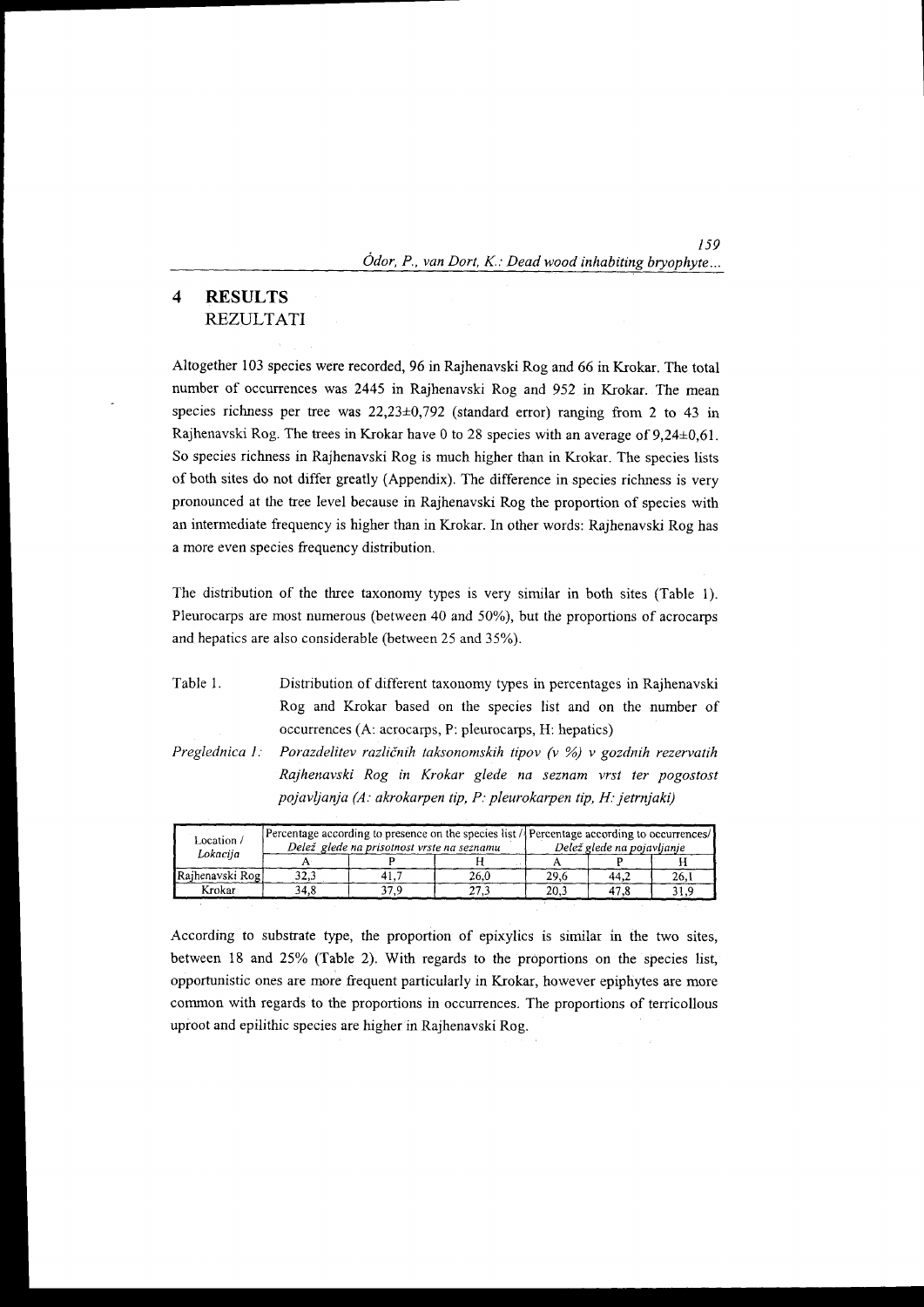Most of the opportunistic species are common in both sites: Hypnum cupressiforme Hedw., Brachythecium rutabulum (Hedw.) B., S. & G., B. salebrosum (Web. & Mohr.) 8., S. & G., B. velutinum (Tledw.) B., S. & G., Bryum subelegans Kindb., Plagiochila porelloides (Torrey ex Nees) Lindenb., Dicranum scoparium Hedw. In Rajhenavski Rog Plagiomnium cuspidatum (Hedw.) Kop., Plagiomnium ellipticun (Brid.) Kop., Sanionia uncinata (Hedw.) Loeske, and Tortella tortuosa (Hedw.) Limpr. are more common. Often these opportunistic species show the highest cover on dead trees.

- Table 2. Distribution of different substrate types in percentages in Rajhenavski Rog and Krokar based on the species list and number of occurrences  $(X:$  epixilics, E: epiphytes, O: opportunistics, T: tericollous species, U: uproot species, L: epilithics)
- Preglednica 2: Porazdelitev različnih tipov substrata (v %) v gozdnih rezervatih Rajhenavski Rog in Krokar glede na seznam vrst ter pogostost pojavljanja  $(X:$  epiksilne vrste,  $E:$  epifitne vrste,  $O:$  oportunistične vrste,  $T$ : terikolne vrste,  $U$ : vrste na izruvanih koreninah, L: epilitne vrste)

| Location/       | Proportion in species list (%) /<br>Delež glede na seznam (%) |     |  |     |     | Proportion in occurrences (%) /<br>Delež glede na pogostost pojavljanja (%) |      |      |      |  |     |    |
|-----------------|---------------------------------------------------------------|-----|--|-----|-----|-----------------------------------------------------------------------------|------|------|------|--|-----|----|
| Lokacija        |                                                               |     |  | -77 |     | ∸                                                                           |      |      |      |  |     |    |
| Rajhenavski Rog |                                                               |     |  | 8,3 | 6,2 | 9.4                                                                         |      | 34.4 |      |  |     |    |
| Krokar          | 24.2                                                          | 34. |  |     |     |                                                                             | 18.0 | 48.6 | 30.6 |  | 0.5 | 4. |

Isothecium alopecuroides (Dubois) Isov., Frullania dilatata (L.) Dum., Homalothecium sericeum (Hedw.) B., S. & G., Lejeunea cavifolia (Ehrh.) Lindb., Metzgeria furcata (L.) Dum., M. conjugata Lindb., Ortotrichum stramineum Hornsch. ex Brid., Paraleucobryum longifolium (Hedw.) Loeske, Pterigynandrum filiforme Hedw., Radula complanata (L.) Dum and Ulota bruchii Hornsch. ex Brid. are the most common bark living epiphytes in both stands. These epiphytes colonise the bark of living trees and persist on dead trees during earlier decay phases. Metzgeria conjugata prefers the leg of snags; Ortotrichum and Ulota species are more common on branches. Some epiphytes are (almost entirely) restricted to Rajhenavski Rog: Dicranum montanum Hedw., D. viride (Sull. and Lesq.) Lindb., Platygyrium repens (Brid.)  $B_1$ , S. & G., Zygodon rupestris Schimp. Ex Lor. and the Atlantic elements: Antitrichia curtipendula (Hedw.) Brid.,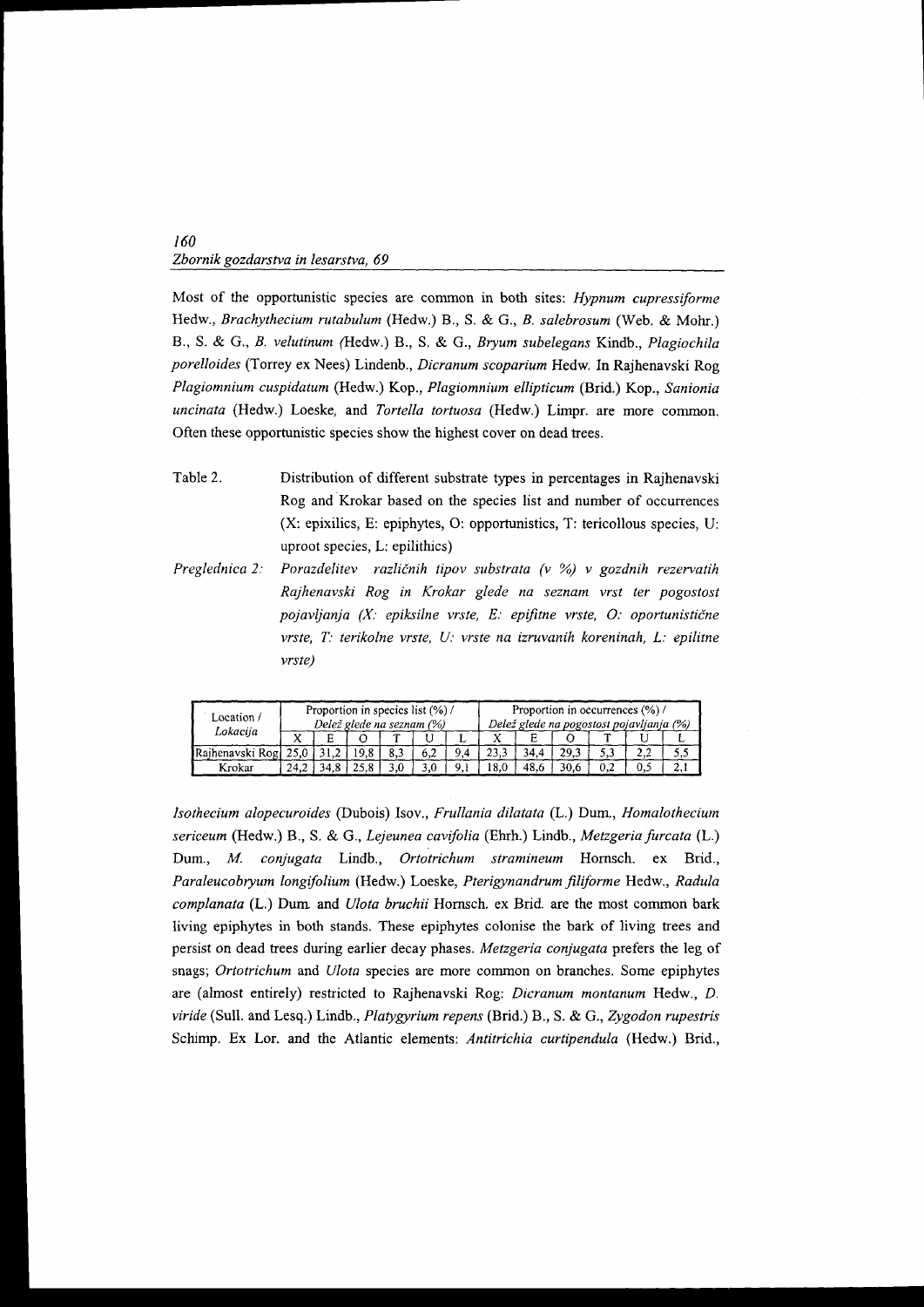# 161<br>... Ódor, P., van Dort, K.: Dead wood inhabiting bryophyte

Frullania tamarisci (L.) Dum. and Thamnobryum alopecurum (Hedw.) Gang. Orthotrichum affine Brid. and O. lyellii Hook. & Tayl. are more common in Krokar.

In both sites the most common epixylic species are Herzogiella seligeri (Brid.) Iwats., Lophocolea heterophylla (Schrad.) Dum and Plagiothecium nemorale (Mitt.) Jaeg. The species richness (diversity and frequency) of obligate epixylic liverworts of well decayed logs is much higher in Rajhenavski Rog as a result of the presence of Anacamptodon splachnoides (Brid.) Brid., Blepharostoma trichophyllum (L.) Dum., Buxbaumia viridis Brid. ex Moug & Nestl., Calypogeia suecica (H. Am et J. Press.) K. Müll., Cephalozia catenulata (Hiib.) Lindb., cephaloziella rubella (Nees) wamst., Dicranodontium denudatum (Brid.) Britt., Jungermannia leiantha Grolle, Lepidozia reptans (L.) Dum., Nowellia curvifolia (Dicks.) Mitt. in Godman, Rhizomnium puncatum (Hedw.) Kop., Riccardia lattfrons (Lindb.) Lindb., Riccardia muttifida (L.) s. Gray, Riccardia palmata (Hedw.) Carruth. and Tetraphis pellucida Hedw.

Tenicollous species are also more frequent in Rajhenavski Rog on dead trees, both on humus rich soil (Eurhynchium angustirete (Broth.) T. Kop., E. striatum (Hedw.) Schimp., Rhytidiadelphus loreus (Hedw.) Warnst. and Thuidium tamariscinum (Hedw.) 8., S. & G.) and on the mineral soil of uprooted parts (Atrichum undulatum (Hedw.) Br. Eur., Plagiothecium cavifolium (Brid.) Iwats., Polytrichum formosum Hedw. and Weissia :ondensa (Voit.) Lindb.).

Epilithic species are rare on dead wood, except ctenidium molluscum (Hedw.) Mitt., rhich is relatively common in Rajhenavski Rog.

ieveral threatened species were recorded in Rajhenavski Rog. Those included in the Red )ata Book of European Bryophytes (ECCB 1995) are: Anacamptodon splachnoides endangered), Buxbaumia viridis (vulnerable), Dicranum viride (vulnerable) and Zygodon orsteri (vulnerable, not taken for the sample). The Slovenian red list (MARTINČIČ .992) also mentions Antitrichia curtipendula and Zygodon viridissimus (Dicks.) Bird. the authors have found Z. rupestris). The frequency of these species is very low except 'or Dicranum viride, which is present on over 50% of the trees in Rajhenavski Rog, rspecially in early decay phases. Rajhenavski Rog probably holds one of the most mportant populations of this species in Europe.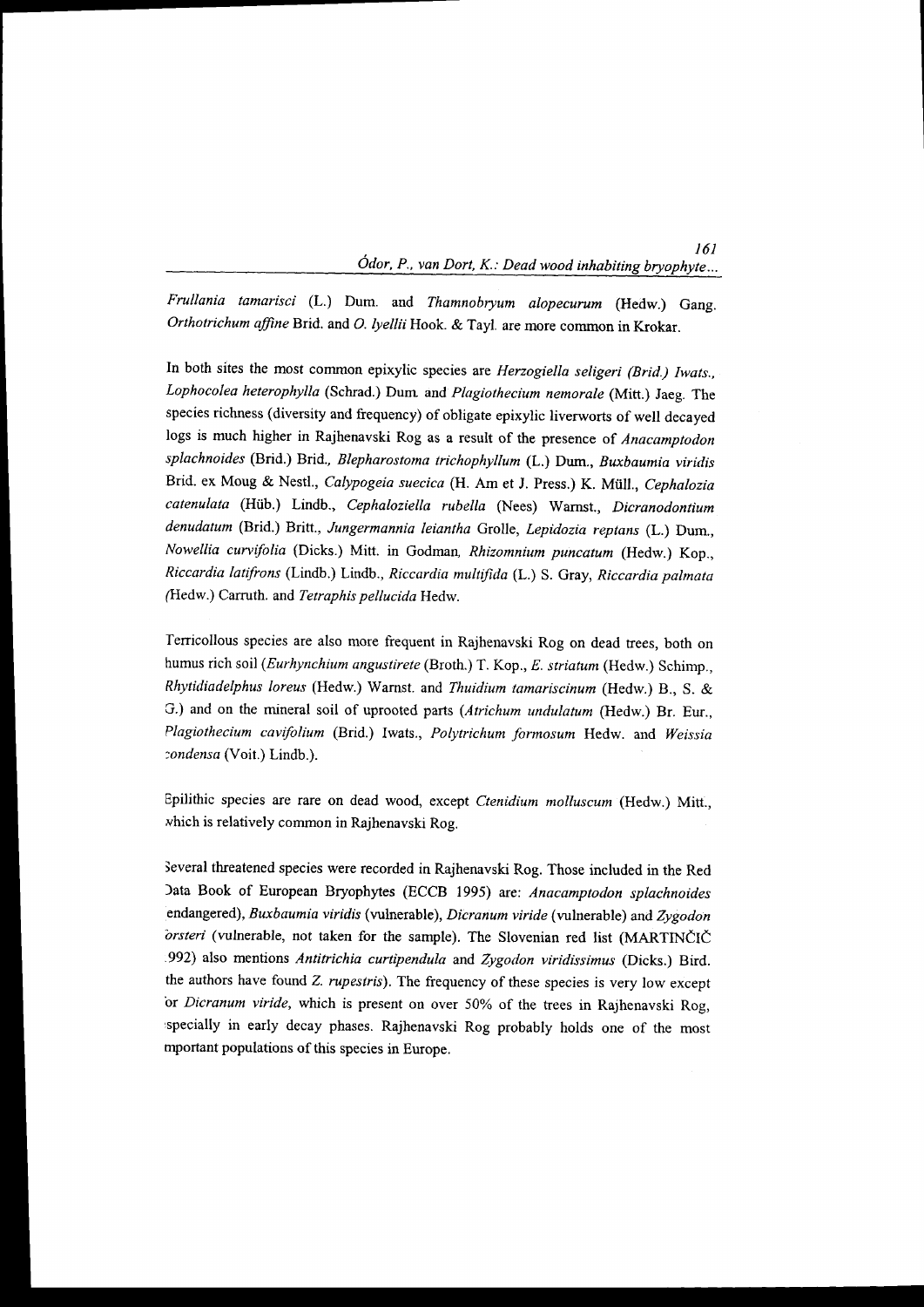#### 5 DISCUSSION RAZPRAVA

Although obligate epixylic bryophytes (especially liverworts) are broadly distributed in boreal and montane regions, they are usually not very abundant and are, in fact, uncommon. These indicators of old growth forests demand both the continuous presence of logs in intermediate and late decay phases and a continually high air humidity (ANDERSSON / HYTTEBORN 1991, SODERSTROM 1988). Rajhenavski Rog holds good populations ofepixylics. In Krokar these species are missing or very rare, although their subshate (well decayed, large logs) seems available in sufficient quantity and quality. Probably climatic factors limit the occunence of epixylics in Krokar, the mesoclimate is dryer, the effect of wind is greater and the air humidity consequently lower. It is remarkable that although the species richness is higher in Rajhenavski Rog, the proportions of different taxonomical and substrate types are similar in the two sites, except for a higher proportion of terricollous and uproot species in Rajhenavski Rog and epiphytes in Krokar. Differences in species composition between the two sites can also be caused by differences in forest history. Most of the dead wood-inhabiting bryophytes become locally extinct after stand harvesting caused sudden microclimatic changes. The differences between the fwo sites show that some species living on dead wood need a long time to re-colonise suitable stands, even when potential habitat is present in the vicinity over a considerable period and the ecological infrastructure is still intact. The distance between Rajhenavski Rog and Krokar is only about 50 km, and both sites are located in a well-forested landscape so their dispersal possibilities appear to be very limited (SÖDERSTRÖM 1990, SÖDERSTRÖM / JONSSON 1992).

According to the species lists, the frequency of rare species and the occurrence of threatened species the near nafural forests in southem Slovenia should be considered as hotspots in biodiversity of dead wood living bryophytes in Europe. The species richness is very high, especially in Rajhenavski Rog. The local populations of rare species create important source populations for the region. Their survival depends on the conservation of these near-nafural forest remnants.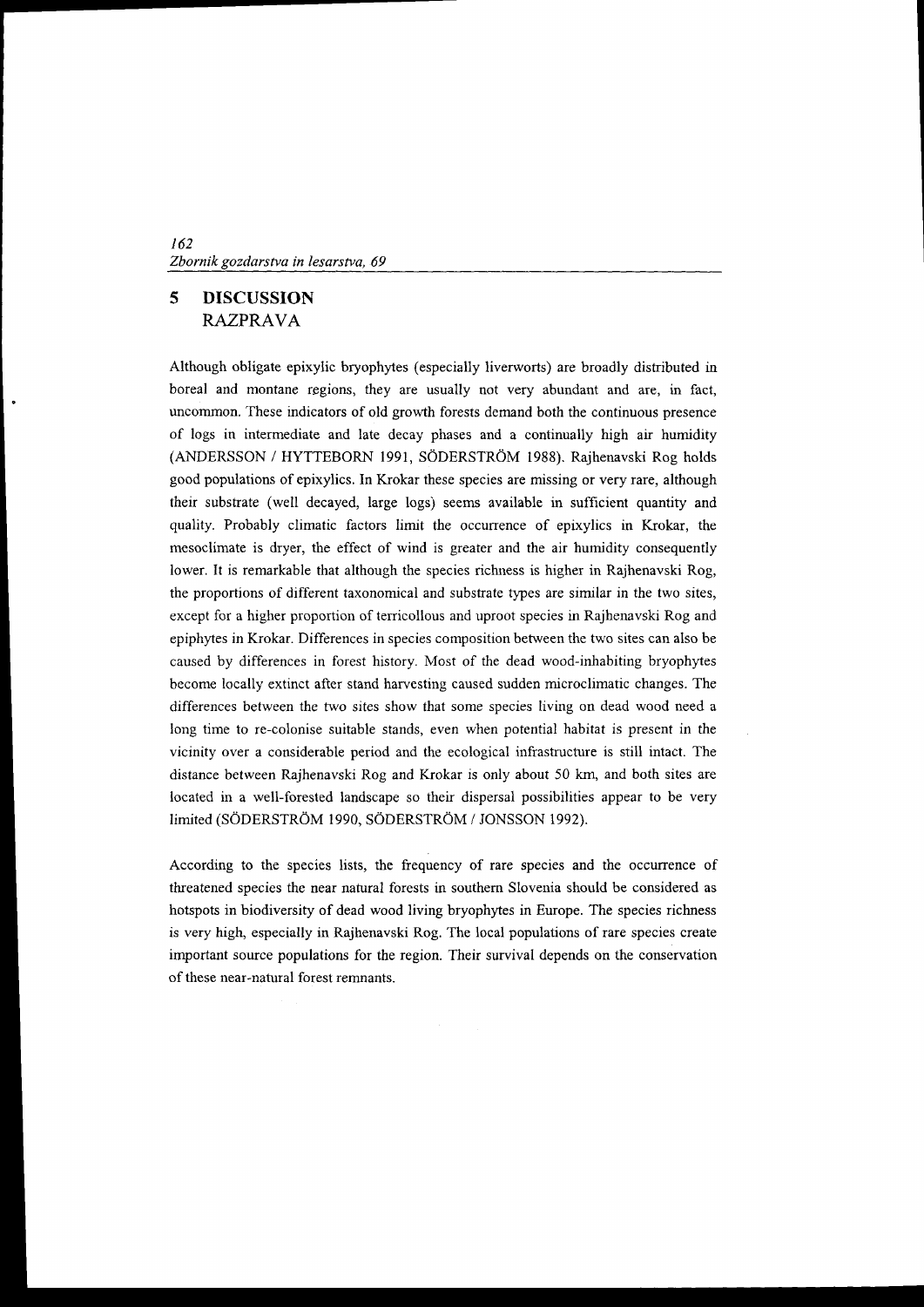### 163  $\acute{o}$ dor, P., van Dort, K.: Dead wood inhabiting bryophyte...

#### POVZETEK 6

V prispevku smo opisali floro in vegetacijo mahov na odmrlih velikih lesnih ostankih bukve v dveh gozdnih rezervatih v Sloveniji. Skupno smo raziskali 213 dreves, 110 v rezervatu Rajhenavski Rog in 103 v rezervatu Krokar. Zabeležili smo pojavljanje 103 vrst mahov - 96 v rezervatu Rajhenavski Rog, 66 v rezervatu Krokar. Povprečna pestrost vrst na drevo je bila 22,2j za Rajhenavski Rog in 9,24 za Krokar. y rezervatu Rajhenavski Rog je pogostnost pojavljanja vrst bolj enakomerno porazdeljena. Na obeh ploskvah znaša delež pleurokarpnih vrst 40 - 50 %; aktokarpnih vrst in jetrnjakov 25 - 35 %; epiksilnih vrst pa  $18 - 25$  %. Terikolne vrste in vrste, ki rastejo na izruvanem koreninskem sistemu, so bolj pogoste v rezervatu Rajhenavski Rog, epifitne pa v rezervatu Krokar.

V rezervatu Rajhenavski Rog smo evidentirali več ogroženih vrst. Vrste, ki so vpisane v "Rdečo knjigo evropskih mahov" (ECCB 1995), so: Anacamptodon splagnoides (Brid.) Brid. (ogrožena), Buxbaumia viridis Brid. ex Moug & Nestl. (ranljiva), Dicranum viride (Sull. & Lesq.) Lindb. (ranljiva) in Zygodon forsteri (Dicks.) Mitt. (ranljiva, ni bila odvzeta za vzorec). Na "Rdeči seznam mahov Slovenije" (MARTINČIČ 1992) sta uvrščeni tudi Antitrichia curtipendula (Hedw.) Brid. in Zygodon viridissimus (Dicks.) Brid. (najdena je bila Z. rupestris Schimp. Ex Lor.). Pogostost teh vrst je zelo nizka; izjema je vrsta Dicranum viride, ki je bila zabeležena na več kot 50 % vseh dreves v rezervatu Rajhenavski Rog (predvsem v mlajiih fazah razkroja). sklepamo, da uspeva v tem rezervatu ena najbolj pomembnih populacij te vrste v Evropi.

obligatni epiksilni mahovi, ki so bolj pogosti v rezewetu Rajhenavski Rog kot na Krokarju, potrebujejo za uspevanje stalno prisotnost srednje in močno razkrojenih velikih odmrlih lesnih ostankov bukve; hkrati je potrebna tudi visoka vlažnost zraka. Klimatski dejavniki so verjetno vzrok bolj omejenemu uspevanju epiksilnih mahov v rezervatu Krokar, kjer je mezoklima bolj sušna; učinek vetra je tu bolj izrazit, vlažnost zraka pa je stalno nižja kot v drugem rezervatu. Razlike v sestavi vrst so lahko tudi posledica različne zgodovine teh sestojev.

Iz seznama vrst, pogostosti redkih oz. specializiranih vrst in pojavljanja ogroženih vrst lahko sklepamo, da predstavljajo naravni gozdovi JV Slovenije "vročo točko" v Evropi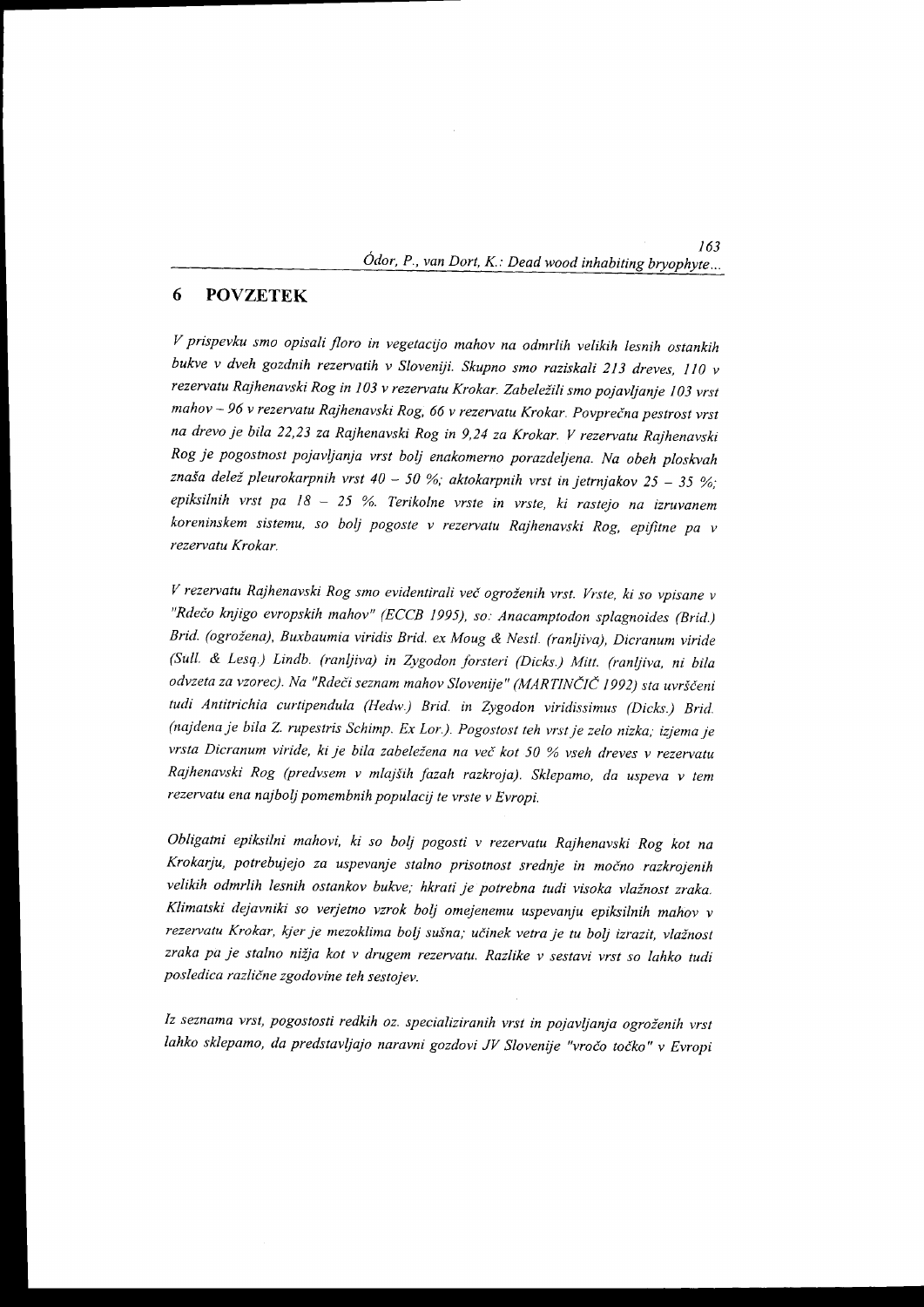glede biotske pestrosti mahov, ki uspevajo na velikih odmrlih lesnih ostankih. Vrstna pestrost je zelo visoka, kar ie zlasti velja za rezervat Rajhenavski Rog.

#### $\overline{7}$ **REFERENCES** VIRI

- ANDERSSON, L. I. / HYTTEBORN, H. 1991. Bryophytes and decaying wood a comparison between managed and natural forest.- Holarctic Ecology 14: l2l-130.
- BONČINA, A. 1999. Stand dynamics of the virgin forest Rajhenavski Rog (Slovenia) during the past century. - In: DIACI, J. (ed.), Virgin Forests and Forest reserves in Central and East European Countries. Department of Forestry and Renewable Forest Resources, Ljubljana, pp. 95-1 10.
- CORLEY, M. F. V. / CRUNDWELL, A, C. / DULL, R. / HILL, M. O. / SMITH, A. J. E. 1981. Mosses of Europe and the Azores; an annotated list of species, with synonyms from the recent literafure. - Journal of Bryology l1: 609-689.
- CORLEY, M. F. V. / CRUNDWELL, A. C. 1991. Additions and amendments to the mosses of Europe and the Azores. - Journal of Bryology 16: 337-356.
- CSÓKA, GY. 2000. Az elpusztult, korhadó fa szerepe az erdei biodiverzitás fenntartásában. - In: FRANK, T., (ed.), Természet - Erdő - Gazdálkodás. Magyar Madártani és Természetvédelmi Egyesület, Pro Silva Hungaria Egyesület, Eger, pp. 85-96.
- ECCB, 1995. Red Data Book of European Bryophytes. European Commitee for the Conservation of Bryophytes (ECCB), Trondheim, 291 pp.
- GROLLE, R. 1983. Hepatics of Europe including the Azores: an annotated list of species, with synonyms from the recent literature. - Journal of Bryology 12: 403-459.
- GUSTAFSSON, L. / HALLINGBACK, T. 1988. Bryophyte flora and vegetation of managed and virgin coniferous forest in South-West Sweden. - Biological Conservation 44: 283-300.
- HARMON, M. E. / FRANKLIN, J. F. / SWANSON, F. J. / SOLLINS, P. / GREGORY, S. V, / LATTIN, J. D., ANDERSON N. H. / CLINE, S. P. / AUMEN, N. G. / SEDELL, J. R. / LIENKAEMPER, G. W. / CROMACK, K. / CUMMINS, K. W, 1986. Ecology of coarse woody debris in temperate ecosystems. - Advances in Ecologycal Research 15: 133-276.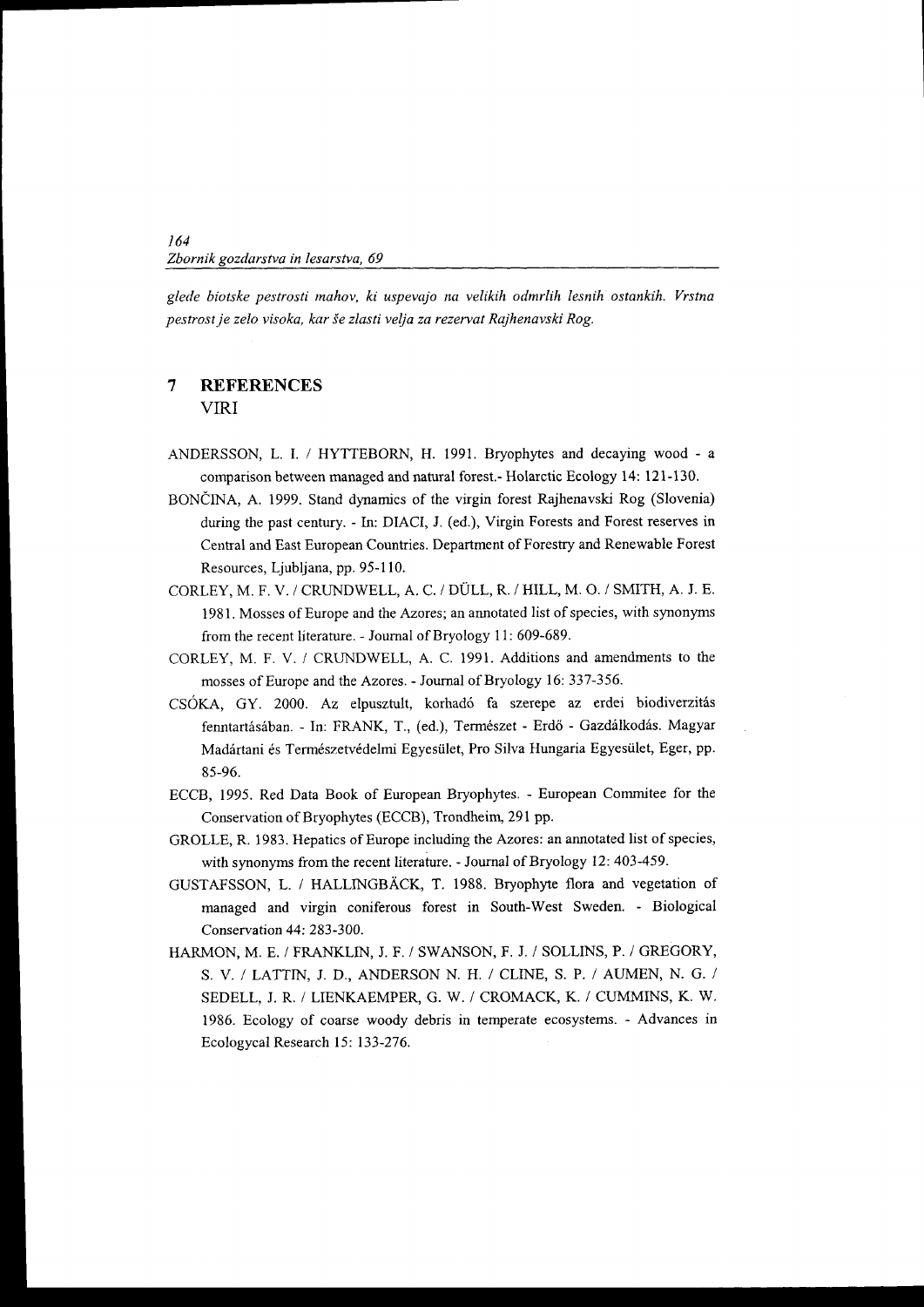$\frac{165}{2}$ Odor, P., van Dort, K.: Dead wood inhabiting bryophyte...

- HOČEVAR, S. / BATIČ, F. / PISKERNIK, M. / MARTINČIČ, A. 1995. Glive v , pragozdovih Slovenije. 3. Dinarski gorski pragozdovi na Kodevskem in v Trnovskem gozdu. - Strokovna in znanstvena dela. 117. Gozdarski inštitut Slovenije, 320 pp.
- LESICA, P. / MCCUNE, B. / COOPER, S. V. / HONG, W. S. 1991. Differences in lichen and bryophyte communities between old-growth and managed secondgrowth forests in the Swan Valley, Montana. - Canadian Journal of Botany 69: 1745-1755.
- MARINČEK, L. / PUNCER, I. / ZUPANČIČ, M. 1980. Die floristischen und srukturellen Unterschiede zwischen dem Urwald und dem Wirtschaftswald der Gesellschaft Abieti-Fagetum dinaricum. - In: Bericht tiber das internationale Symposion der internationalen Vereinigung für Vegetationskunde in Rinteln. Vaduz, pp.249-263,
- MARTINČIČ, A. 1992. Red list of threatened mosses (Musci) in Slovenia. Varstvo Narave, 18:7-166.
- MASER, C. / TRAPPE, J. M. 1984. The seen and unseen world of the fallen tree. Pacific Northwest Forest and Range Experiment Station, U.S., 56 pp.
- ODOR, P. / STANDOVAR, T. 2001. Richness of bryophyte vegetation in near-nafural and managed beech stands: the effects of management-induced differences in dead wood. - Ecological Bulletins 49:219-229.
- PETERKEN, G. F. 1996. Natural woodland. Ecology and conservation in northern temperate regions.- Cambridge University Press, Cambridge, 522 pp.
- PUNCER, I. / WOJTERSKI, T. / ZUPANČIČ, M. 1974. Der Urwald Kočewski Rog in Slowenien. - Fragmenta Floristica et Geobotanica 20: 41-87.
- RAMBO, T. R. / MUIR, P. S. 1998. Bryophyte species association with coarse woody debris and stand ages in Oregon. - The Bryologist l0l: 366-376.
- ROSE, F. 1992. Temperate forest management: its effect on bryophyte and lichen floras and habitats. - In: BATES, J. W. / FARMER, A. M., (eds.), Bryophytes and Lichens in a Changing Environment, Canderon Press, Oxford, pp. 211-233.
- SAMUELSSON, J. / GUSTAFSSON, L. / INGELÖG, T. 1994. Dying and dead trees a review of their importance for biodiversity. - Swedish Threatened Species Unit, SLU, Uppsala, 109 pp.
- SÖDERSTRÖM, L. / JONSSON, B. G. 1992. Fragmentation of old-growth forests and bryophytes on temporary substrates. - Svensk Bot.Tidskr. 86: 185-198.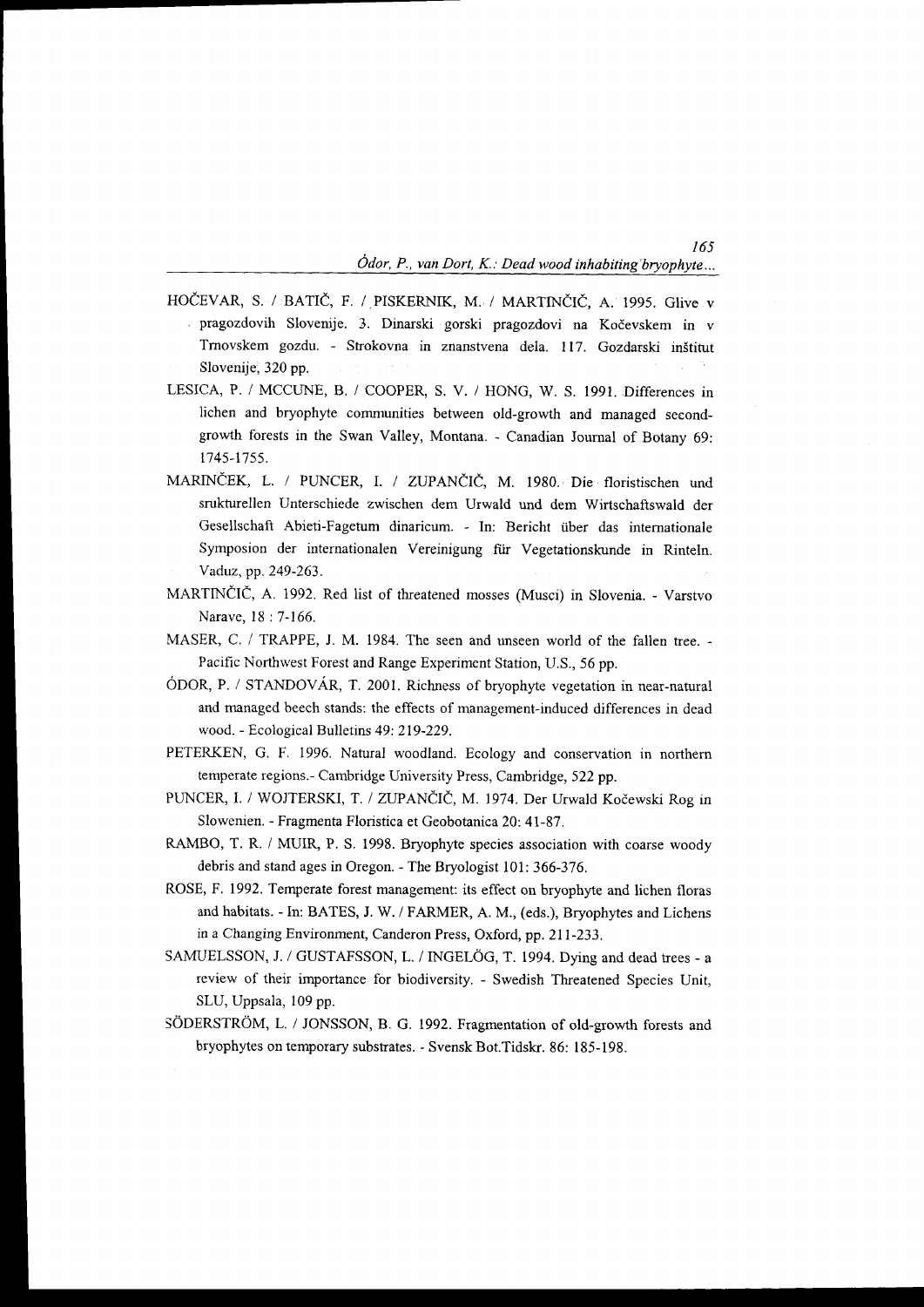- SÖDERSTRÖM, L. 1988. The occurence of epxylic bryophyte and lichen species in an old natural and a managed forest stand in Northeast Sweden. - Biological Conservation 45: 169-178.
- SODERSTROM, L. 1990. Dispersal and distribution patterns in patchy, temporary habitats. - In: KRAHULEC, F., (ed.), Spatial processes in plant communities. SBP Publishers, The Hague, pp. 99-109.

# ACKNOWLEDGEMENTS ZAHVALA

The authors wish to express their thanks to dr. Lado Kutnar and Matej Rupel for their assistance with the field work. The financial support given by grants EU  $5<sup>th</sup>$  Framework Programme Nat-Man (QLRT1-CT99-1349) is acknowledged with great thanks.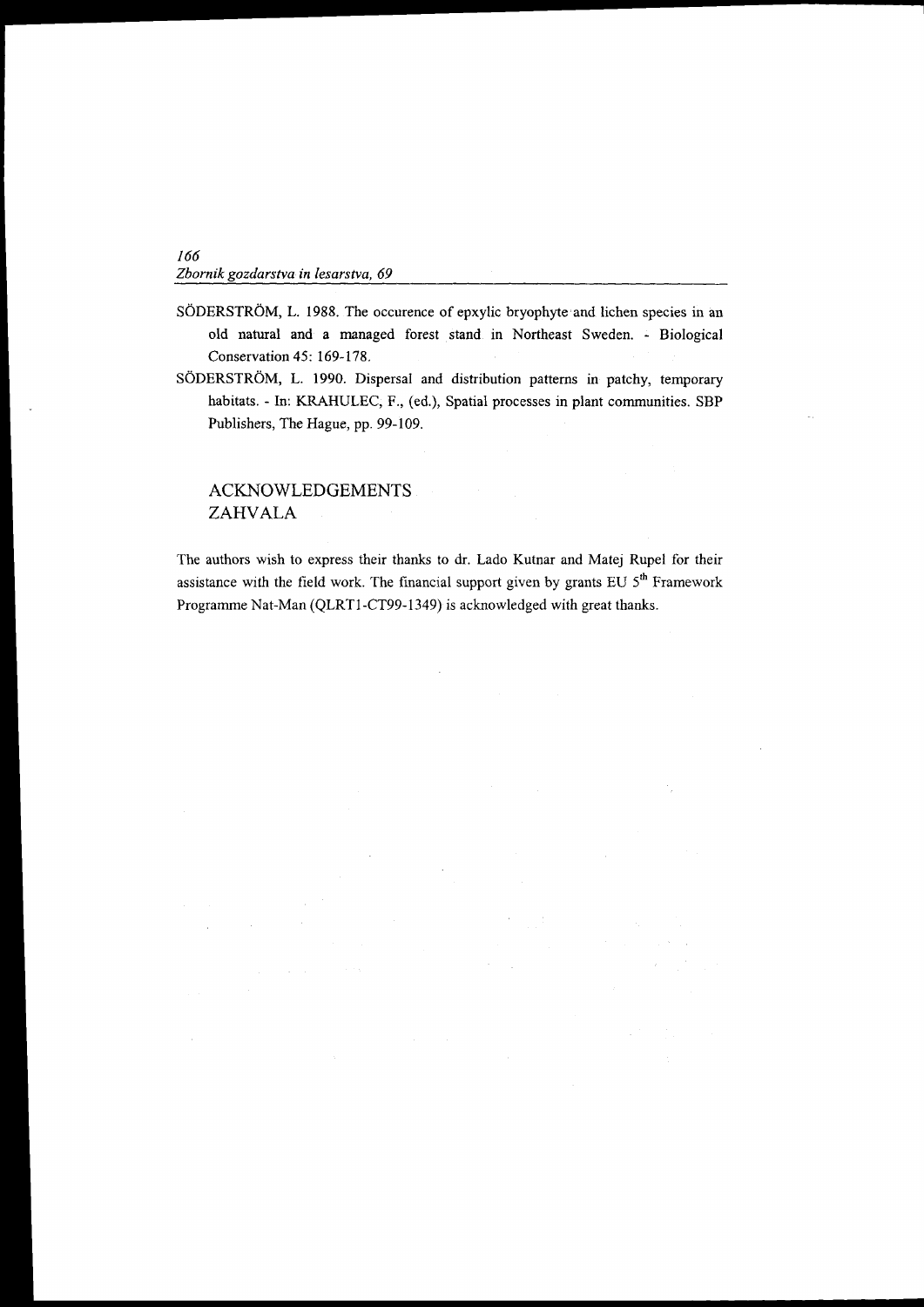167  $O$ dor, P., van Dort, K.: Dead wood inhabiting/bryophyte...

 $\overline{1}$ 

# 8 APPENDIX PRILOGA

Appendix: Appendix: Occurrences of species in Rajhenavski Rog (110 trees) and Krokar (103 trees); taxonomy types (Tax) are acrocarp (A), hepatic (H), pleurocarp (P); substrate preferences (Sub) are epiphyte (E), epixylic (X), epilithic  $(L)$ , opportunistic  $(O)$ , uproot  $(U)$ , terricollous  $(T)$ 

Priloga: Priloga: Pojavljanje vrst v gozdnih rezervatih Rajhenavski Rog (l I0 dreves) in Krokar (103 drevesa); taksonomski tipi (Tax) so akrokarpen (A), jetrnjaki (H), pleurokarpen (P); substratne preference (Sub) so epifitna vrsta (na rastlini; E), epiksilna vrsta (na lesu; X), epilitna vrsta (na kamnu; L), oportunistična vrsta (O), vrsta na izruvanih koreninah (U), terikolna vrsta (na zemlji; T)

| Species / Vrsta                                     | Rajhenavski Rog | Krokar                   | Tax         | Sub                     |
|-----------------------------------------------------|-----------------|--------------------------|-------------|-------------------------|
| Amblystegium riparium (Hedw.) Br. Eur.              |                 |                          | P           | O                       |
| Amblystegium serpens (Hedw.) Br. Eur.               | 32              | $\overline{\phantom{0}}$ | P           | O                       |
| Anacamptodon splachnoides (Brid.) Brid.             |                 |                          | P           | X                       |
| Anomodon viticulosus (Hedw.) Hook. & Tayl.          | 1               |                          | P           | E                       |
| Antitrichia curtipendula (Hedw.) Brid.              | 5               | 1                        | P           | E                       |
| Apometzgeria pubescens (Schrank) Kuwah.             | 1               |                          | H           | L                       |
| Atrichum undulatum (Hedw.) Br. Eur.                 | 20              |                          | A           | U                       |
| Blepharostoma trichophyllum (L.) Dum.               | 30              | 3                        | H           | X                       |
| Brachythecium populeum (Hedw.) B., S. & G.          | 4               | 4                        | P           | $\Omega$                |
| Brachythecium rutabulum (Hedw.) B., S. & G.         | 93              | 26                       | P           | Ō                       |
| Brachythecium salebrosum (Web. & Mohr.) B., S. & G. | 62              | 16                       | P           | О                       |
| Brachythecium velutinum (Hedw.) B., S & G.          | 74              | 52                       | P           | O                       |
| Bryum subelegans Kindb.                             | 63              | 31                       | A           | O                       |
| Buxbaumia viridis Brid. ex Moug. & Nestl.           | $\overline{c}$  |                          | A           | X                       |
| Calypogeia azurea Stotler et Crotz                  | 3               | $\mathbf{I}$             | H           | Ó                       |
| Calypogeia muellerana (Schiffn.) K. Müll.           | $\mathbf{I}$    |                          | $\mathbf H$ | $\Omega$                |
| Calypogeia suecica H. Am et J. Press.) K. Müll.     | 17              |                          | н           | x                       |
| Cephalozia bicuspidata (L.) Dum.                    | 3               | ं 1                      | H           | $\Omega$                |
| Cephalozia catenulata (Hüb.) Lindb.                 | 17              | 1                        | H           | $\bf{X}$                |
| Cephaloziella hampeana (Nees) Schiffn.              | 1               |                          | $\mathbf H$ | $\mathbf{x}$            |
| Cephaloziella rubella (Nees) Warnst.                | 11<br>y.        | $\blacktriangle$         | A           | X                       |
| Ceratodon purpureus (Hedw.) Brid.                   | 4               | ı                        | A           | $\Omega$                |
| Chiloscyphus polyanthos (L.) Corda                  | $\overline{3}$  |                          | H           | X                       |
| Ctenidium molluscum (Hedw.) Mitt.                   | 63              | 6                        | P           | L                       |
| Dicranodontium denudatum (Brid.) Britt.             | $\overline{2}$  |                          | A           | X                       |
| Dicranum montanum Hedw.                             | 11              | $\mathbf{1}$             | A           | E                       |
| Dicranum scoparium Hedw.                            | 30              | 10                       | A           | O                       |
| Dicranum viride (Sull. and Lesg.) Lindb.            | 60              | 1                        | A           | E                       |
| Encalypta streptocarpa Hedw.                        | 1               | 1                        | A           | L                       |
| Eurhynchium angustirete (Broth.) T. Kop.            | 26              | ı                        | P           | $\overline{\mathsf{T}}$ |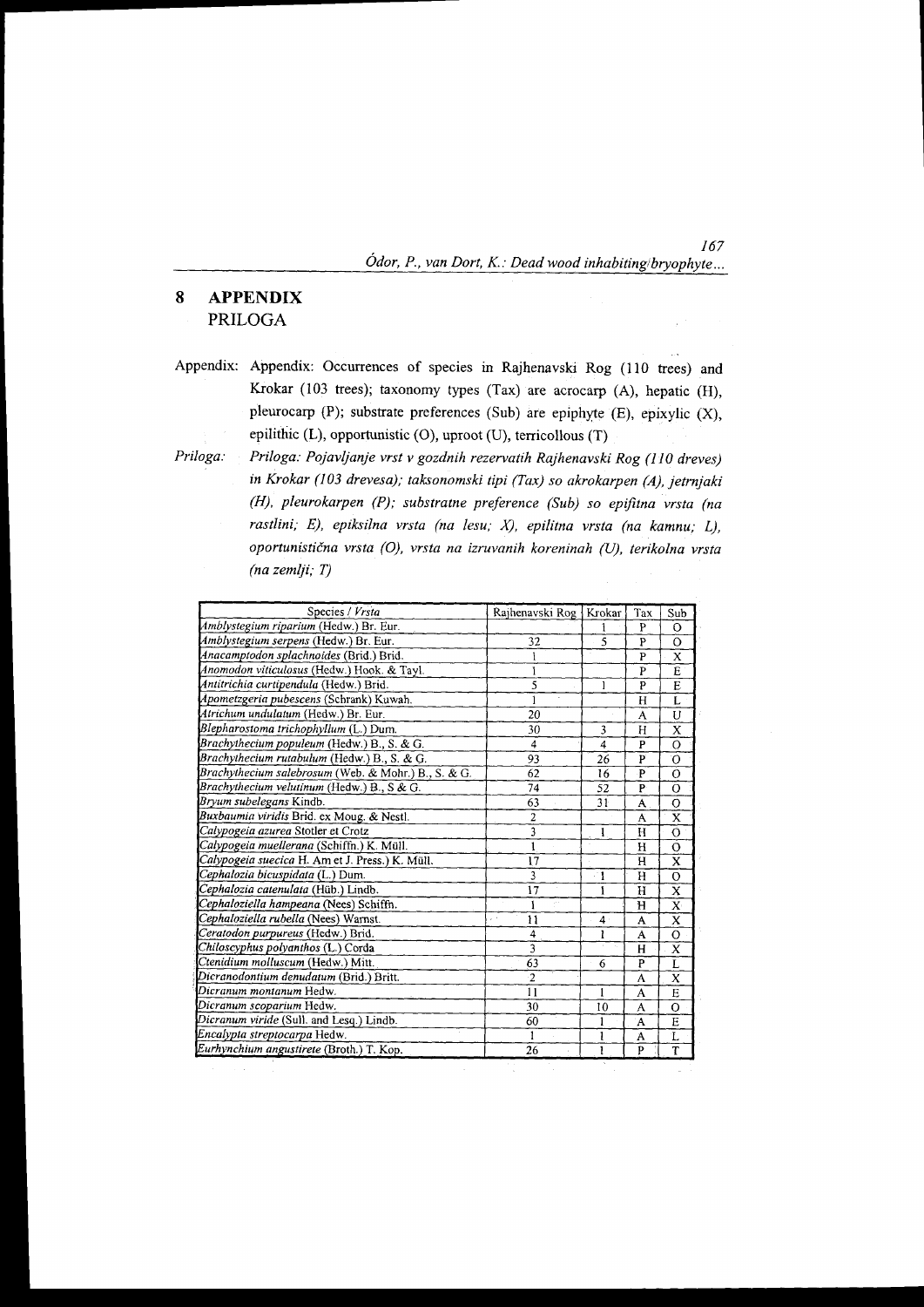# Apendix: (continuation) Priloga (nadaljevanje)

| Species / Vrsta                                   | Rajhenavski Rog            | Krokar         | Tax            | Sub                     |
|---------------------------------------------------|----------------------------|----------------|----------------|-------------------------|
| Eurhynchium hians (Hedw.) Sande Lac.              | 2                          |                | P              | U                       |
| Eurhynhium praelongum (Hedw.) B., S. & G.         | $\overline{c}$             |                | $\mathbf{P}$   | $\Omega$                |
| Eurhynhium striatum (Hedw.) Schimp.               | $\tilde{\phantom{a}}$<br>6 |                | P              | T                       |
| Fissidens dubius P. Beauv                         | 53                         | 1              | A              | L                       |
| Fissidens taxifolius Hedw.                        | 8                          | 4              | A              | U                       |
| Frullania dilatata (L.) Dum.                      | $\overline{38}$            | 27             | Н              | E                       |
| <i>Frullania tamarisci (</i> L.) Dum.             |                            |                | H              | E                       |
| Grimmia hartmanii Schimp.                         | ı                          |                | A              | L                       |
| Grimmia sp.                                       |                            | ı              | A              | L                       |
| Hedwigia ciliata (Hedw.) P. Beauv.                |                            | 1              | A              | L                       |
| Herzogiella seligeri (Brid.) Iwats.               | 57                         | 30             | P              | $\overline{\text{x}}$   |
| Homalothecium philippeanum (Spruce.) B., S. & G.  | 7                          |                | P              | L                       |
| Homalothecium sericeum (Hedw.) B., S. & G.        | 47                         | 15             | P              | E                       |
| Homalia trichomanoides (Hedw.) Brid.              | $\overline{2}$             |                | P              | E                       |
| Hygrohypnum luridum (Hedw.) Jenn.                 | $\mathbf{1}$               |                | P              | L                       |
| Hypnum cupressiforme Hedw.                        | 107                        | 92             | P              | О                       |
| Isothecium alopecuroides (Dubois) Isov.           | 92                         | 65             | p              | E                       |
| Isothecium myosuroides Brid.                      | 1                          |                | $\overline{P}$ | E                       |
| Jungermannia leiantha Grolle                      | 19                         | 3              | H              | X                       |
| Lejeunea cavifolia (Ehrh.) Lindb.                 | 15                         | 15             | Н              | E                       |
| Lepidozia reptans (L.) Dum.                       | 28                         | 2              | Н              | $\overline{\mathbf{x}}$ |
| Leucodon sciuroides (Hedw.) Schwaegr.             | 20                         | 12             | P              | E                       |
| Lophocolea heterophylla (Schrad.) Dum.            | 83                         | 60             | Н              | $\overline{\text{x}}$   |
| Lophocolea minor Nees                             |                            | $\mathbf{I}$   | H              | $\bar{\text{x}}$        |
| Metzgeria conjugata Lindb.                        | $\overline{2}6$            | 16             | Н              | E                       |
| Metzgeria furcata (L.) Dum.                       | 74                         | 60             | Н              | E                       |
| Mnium marginatum (Dicks) P. Beauv.                | 9                          | 4              | A              | X                       |
| Mnium stellare Hedw.                              | 3                          |                | A              | x                       |
| Mnium thomsonii Schimp.                           |                            | 1              | A              | x                       |
| Neckera complanata (Hedw.) Hüb.                   | 39                         | 2              | P              | E                       |
| Neckera crispa Hedw.                              | 49                         | 3              | P              | E                       |
| Neckera pumila Hedw.                              | 10                         | $\mathbf{I}$   | P              | E                       |
| Nowellia curvifolia (Dicks.) Mitt. in Godman      | 44                         | 11             | Н              | X                       |
| Odontoschisma denudatum (Mart.) Dum.              | I                          |                | Н              | X                       |
| Ortotrichum affine Brid.                          |                            | $\overline{2}$ | A              | E                       |
| Orthotrichum lyellii Hook. & Tayl.                | $\overline{2}$             | 8              | A              | E                       |
| Ortotrichum stramineum Hornsch. ex Brid.          | 37                         | 30             | A              | E                       |
| Paraleucobryum longifolium (Hedw.) Loeske         | 77                         | 38             | А              | E                       |
| Plagiomnium affine (Bland.) T. Kop.               | 4                          |                | A              | T                       |
| Plagiothecium cavifolium (Brid.) Iwats.           | 13                         | 1              | P              | Ù                       |
| Plagiomnium cuspidatum (Hedw.) Kop.               | 42                         | 4              | A              | O                       |
| Plagiothecium denticulatum (Hedw.) Br. Eur.       | 3                          | $\mathbf{1}$   | P              | X                       |
| Plagiomnium ellipticum (Brid.) Kop.               | 40                         | 4              | Ä              | O                       |
| Plagiothecium laetum Br. Eur.                     | 1                          |                | P              | E                       |
| Plagiothecium nemorale (Mitt.) Jaeg.              | 58                         | 26             | P              | X                       |
| Plagiochila porelloides (Torrey ex Nees) Lindenb. | $\overline{78}$            | 35             | H              | $\circ$                 |
| Platygyrium repens (Brid.) B., S. & G.            | 16                         |                | p              | E                       |
| Plagiomnium rostratum (Schrad.) T. Kop.           | $\mathbf{1}$               |                | A              | $\Omega$                |

 $\bar{z}$ 

 $\ddot{\phantom{1}}$ 

 $\Delta\Delta\phi=0.25$ 

 $\bar{\bar{z}}$